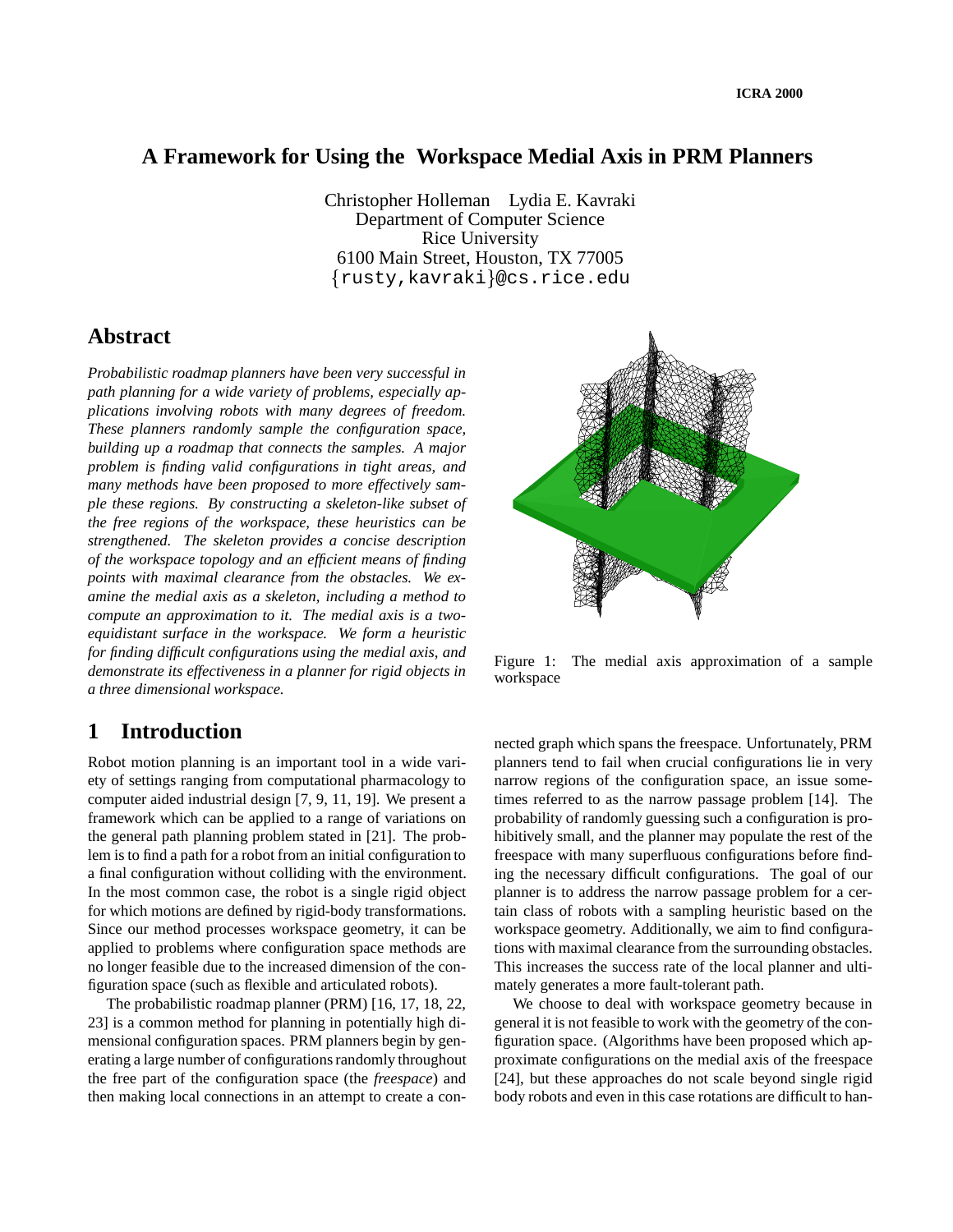dle. ) The workspace geometry in and of itself is too complicated to use directly. We condense the description of the obstacles into a simpler geometric structure which can be utilized more directly in finding good configurations. We want to find configurations of maximal clearance, which suggests using a geometric structure which encodes points of maximal clearance. We choose to use the medial axis (also referred to as the *generalized voronoi diagram*) of the workspace as a guide for choosing configurations. The medial axis is the set of points in the free regions of the workspace for which at least two points on the boundary of the obstacles are equally close, and all other points on the boundary of the obstacles are farther away. We describe methods for computing a polygonal approximation to the medial axis given the workspace geometry and heuristics for using this approximation to generate favorable configurations.

## **2 Related Work**

Planning for robots with many dof has been extensively treated in recent literature  $([1, 2, 11, 12, 20, 21])$ . The probabilistic roadmap approach to planning (PRM) [16, 17, 18, 22, 23] has gained wide acceptance because the method is easy to implement and use and provides good performance results. We provide references both to other approaches for dealing with the narrow passage problem and to geometric work related to our construction of the medial axis.

An important issue in PRM planners is the method for choosing the random configurations for the construction of the roadmaps. Recent works have considered many alternatives to a uniform random distribution of configurations as means for dealing with the narrow passage problem. A resampling step, creating additional nodes in the vicinity of nodes that are connected with few others, is shown in [17, 18]. Nodes close to the surface of obstacles are added in [2], and in [6] a probabilistic method for choosing configurations close to the obstacles is presented. A dilation of the configuration space has been suggested in [14], as well as an in depth analysis of the narrow passage problem. In [24] a procedure for retracting configurations onto the freespace medial axis is presented. In this paper, we treat rigid objects and we attempt to generate configurations close to the medial axis of the workspace. A similar method, from which this paper has evolved, is presented in [10].

The generalized voronoi graph, which is related to the medial axis, is addressed in detail in [8]. While the medial axis is the set of 2-equidistant points, the generalized voronoi graph is the set of *n*-equidistant points in  $\mathbb{R}^n$ . The GVG is useful in constructing a roadmap of a space. We draw heavily from [8], extending their methods from the generalized voronoi graph to the medial axis (*aka* the generalized voronoi diagram). [4] presents a method for computing an optimal reconstruction of a surface from a set of points. A modification to this method, briefly mentioned in [4] and implemented for two dimensions ACCESSMA(POINT  $p_0$ , TOLERANCE  $\epsilon$ )

- 1. Find  $c(p_0)$
- 2. Define  $m(t) = p_0 + t * (p_0 c(p_0))$ . Find the minimal value of  $\alpha$  such that, given  $u = m(\alpha - \epsilon)$  and  $v =$  $m(\alpha + \epsilon), ||c(u) - c(v)|| \gg ||u - v||.$
- 3. Define  $m'(t) = p_0 + t * (c(v) c(u))$ . Find the minimal value of  $\alpha'$  such that, given  $u' = m'(\alpha' - \epsilon)$  and  $v' =$  $m'(\alpha' + \epsilon), ||c(u') - c(v')|| \gg ||u' - v'||.$
- 4. Return  $m'(\alpha')$



in [10], provides for the computation of the medial axis of a surface implied by a set of points. This method is best suited for well sampled curved surfaces, but has been difficult to implement for typical CAD models with sharp edges. Amenta ([3]) recently has shown promising results in this direction.

# **3 Background and Notation**

Let  $B = \{B_0, \ldots, B_n\}$  be a set of obstacles in the workspace W. Let  $\partial B_i$  be the boundary of the obstacle  $B_i$ , and  $\partial B =$  $\bigcup_i \partial B_i$ .  $d(p)$  is the distance from a point p to the closest point on the boundary of the obstacles,  $\partial B$ .  $c(p)$  denotes the point in  $\partial B$  closest to p, *i.e.*  $d(p) = ||p - c(p)||$ .

The medial axis is then defined as  $MA(W)$  =  $\mathbf{r}$  $p: \exists a, b \in \partial B, ||p-a|| = ||p-b|| = d(p).$  In this definition the plane of the medial axis at  $p$  is characterized by the normal vector  $a - b$ .

# **4 Main Algorithm Description**

The description of the algorithm is divided into three parts: computation of a polygonal approximation to the medial axis, generation of configurations and planning.

### **4.1 Computation of the Medial Axis**

The basic step of the algorithm is a method for moving a point in the workspace to a nearby point on the medial axis. This method is a simplified version of the method for finding points on the GVG in [8] — for the GVG one must find an  $n$ -equidistant point for an  $n$ -dimensional workspace while for the medial axis we must only find a 2-equidistant point. It is sufficient merely to approximate the medial axis since we employ it only in rough heuristics.

**Obtaining a point on the medial axis** The algorithm described in Figure 2 takes a point  $p_0$  in the workspace and attempts to find a nearby point which is on the medial axis. After finding the closest point to  $p_0$  on the boundary of the obstacle (step 1), we move directly away from the obstacle;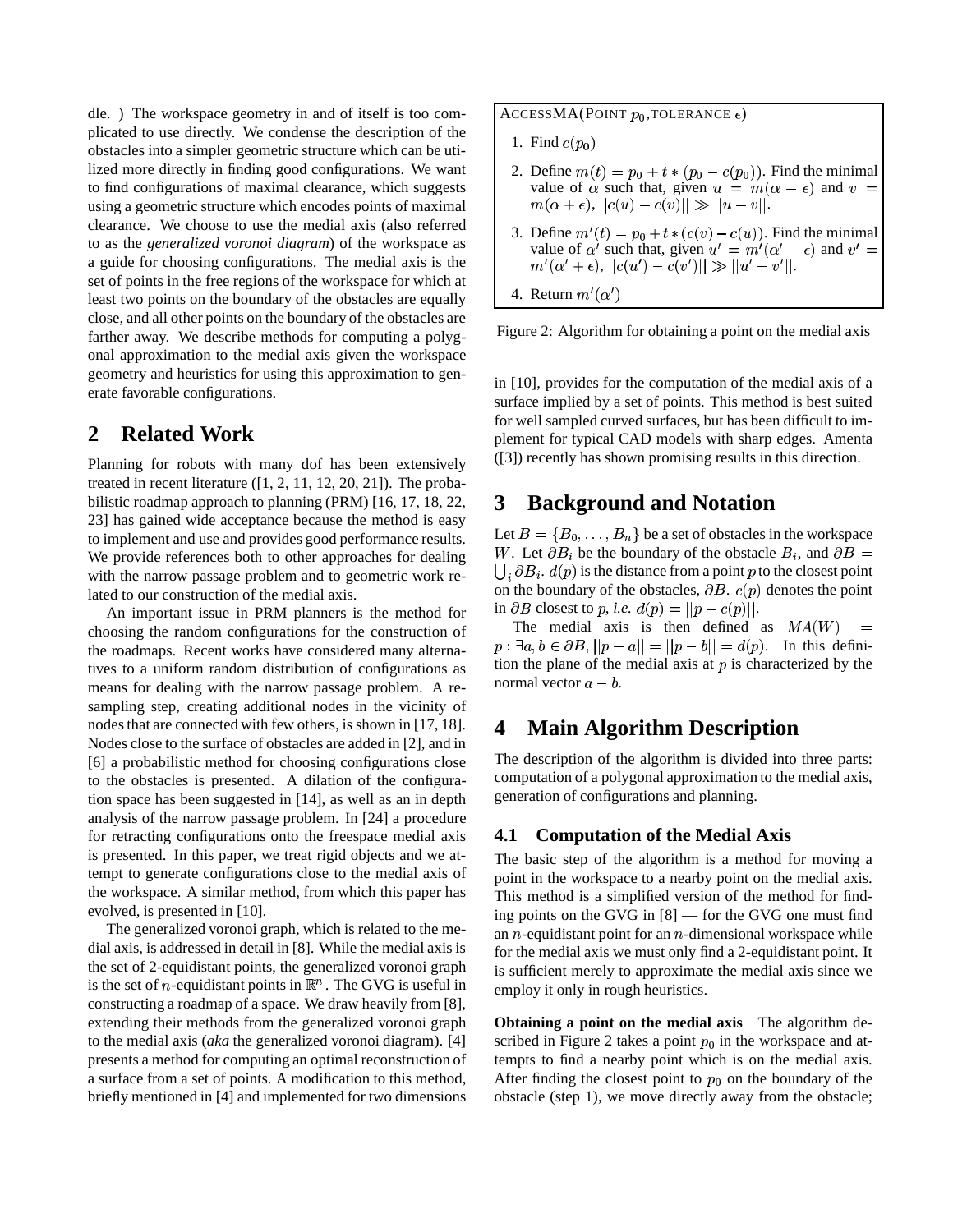

Figure 3: Illustration of the access method

this path is denoted by the parametric function  $m(t)$ .  $\alpha$  denotes the value of t for which  $c(m(t))$  is discontinuous. At this discontinuity  $m(\alpha)$  is equidistant from two points on the obstacles, and is thus on the medial axis.  $m(\alpha)$  is on the medial axis but is not the closest point to  $p_0$  on the medial axis.  $m(\alpha)$  may be quite far from the closest point to  $p_0$  on the medial axis. Figure 3 shows a simple scenario in which  $m(\alpha)$ drifts up along the medial axis.  $m(t)$  is the dashed line, and the medial axis is the solid vertical line. This stems from the fact that we limit our search for medial axis points to the line  $m(t)$  which is not perpendicular to the medial axis. We define a new search direction along a line  $m'(t)$  normal to the medial axis (as approximated by the normal of the medial axis at  $m(\alpha)$ ). In Figure 3  $m'(t)$  is shown as a dotted line. We then search for a value of  $\alpha'$  such that  $c(m'(t))$  is discontinuous at  $t = \alpha'$ . The resulting point,  $m'(\alpha')$ , is on the medial axis and approximately the closest point to  $p_0$  on the medial axis. The accuracy and even success of this method depend on the medial axis being approximately planar locally. In practice this is not a problem since, with the exception of branches, which are handled specially, the curvature of the medial axis is bounded by the inverse of the clearance. The algorithm may fail to find a point on the medial axis in a region of minimal clearance, but such points are of little use anyway.

**Exploring the medial axis** Our goal is to compute a polygonal approximation to the medial axis, which we achieve by a simple exploration technique that employs the method described in Figure 2. This method, presented in Figure 4, is similar to the method employed by [8] to trace the GVG. Since the GVG is a set of curves and the medial axis (in  $\mathbb{R}^3$ ) is a set of surfaces, we extend the method of [8] to explore in a plane rather than along a line. We first obtain a point on the medial axis by attempting the ACCESSMA method on points randomly chosen from the workspace, repeating until it succeeds. We keep a queue of points which corresponds

- Repeatedly sample a point  $p$  randomly from the workspace until  $x =$  ACCESSMA $(p)$  succeeds.
- 2. Initialize a queue Q with x, and add x to the graph M.
- 3. Repeat until  $empty [Q]$ :
	- (a)  $x =dequeue(Q)$ .
	- (b) Generate a small set of points  $P = p_0, \dots, p_n$ evenly about  $x$ , in the plane of the medial axis at  $x$ , but not close to existing points in  $Q$  or  $M$ .
	- the plane perpendicular to the medial axis at both  $x$ different than at y, add additional points to P in If the normal of the medial axis at  $x$  is significantly or  $M$  that is close to  $x$ . (c) Add an edge in M between x and any point y in  $Q$ and  $y$  and in the opposite direction of the common closest point of  $x$  and  $y$ .
	- (d) For each  $p_i \in P$  if  $x_i = \text{AccessMA}(p_i)$  succeeds,  $queue(Q, x_i)$ .
- 4. For all cycles in  $M$  of length 3, add a triangle to the medial axis surface approximation.

Figure 4: Algorithm for exploring the medial axis

to the border of the already explored region of the medial axis. To extend the explored region near a point  $x$  we generate points in the plane of the medial axis (step 2), taking care not to generate points in previously explored areas. In step 3 we add edges to connect the border point  $x$  to newly discovered nearby points on the medial axis. When adding edges, it is necessary to compare the normal of the medial axis at both endpoints. If these normals differ substantially, the edge crosses a "branch" in the medial axis. Figure 5 shows an edge that crosses a branch in the medial axis. Branches in the medial axis come in the form of three planes intersecting in a line. In this case we generate points in the vicinity of the third branch and add them to the set of points generated in step 2. Without these points the algorithm will only explore in one direction when crossing branches. Each of the points generated in step 2 and 3 are then moved onto the medial axis and added as new border points (discarding points for which ACCESSMA fails).

In addition to the geometry of the medial axis, we also have a fast evaluation of the clearance at any point on the medial axis.

### **4.2 Generating Configurations with the Medial Axis**

**General Framework** The idea behind the framework for generating configurationsis to condense the robot's geometry to a small set of "handle" points and try to position these handle points close to the medial axis. We first choose a configuration randomly from the entire configuration space, and then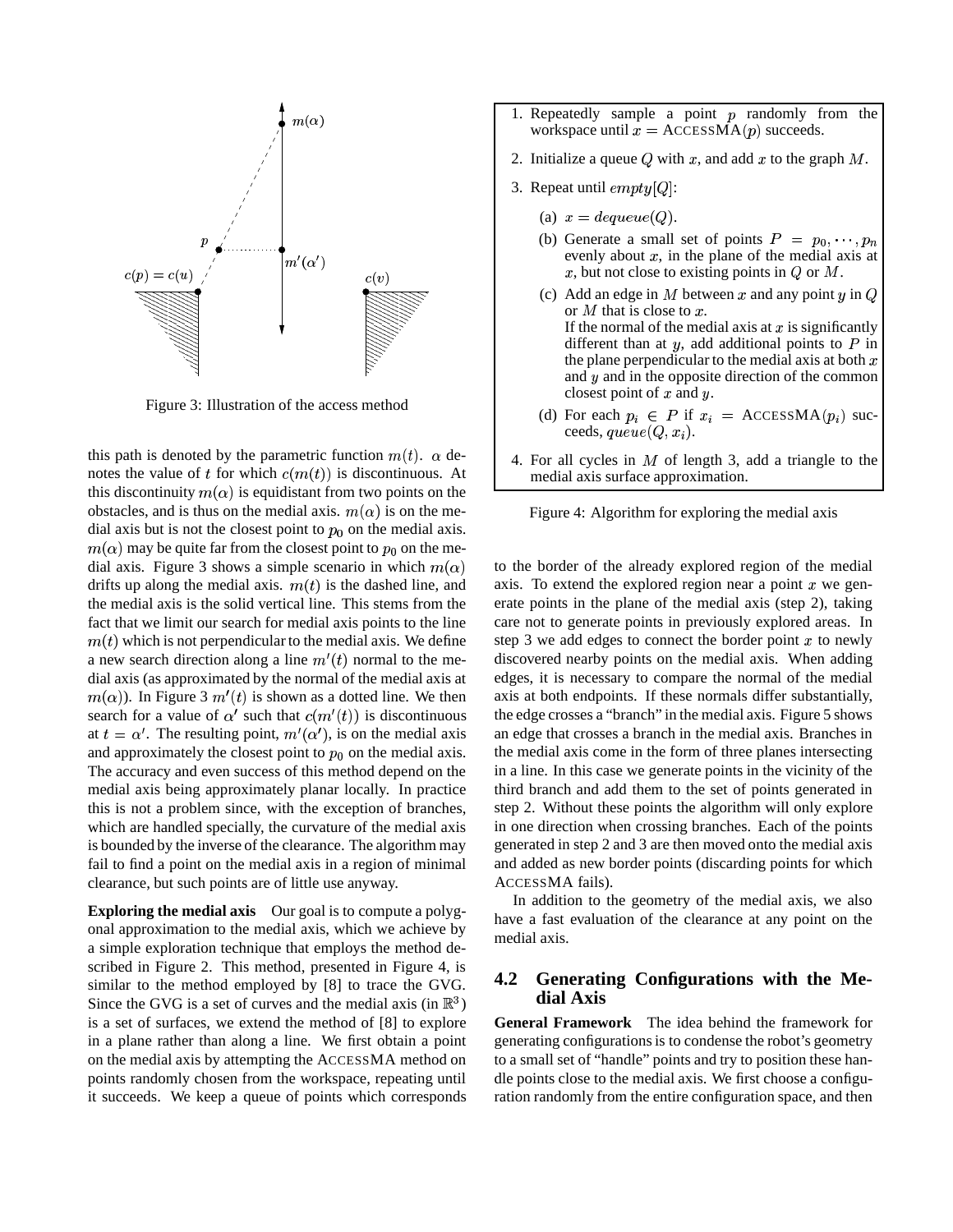

Figure 5: Illustration of exploration method at a branch in the medial axis

Given handles  $h_0, \ldots, h_n$ anchors and anchors  $a_0, \dots, a_i$ :  $CM = \frac{1}{n} \sum_i h_i$ do  $T_0 = \sum_i (a_i - h_i) \times (CM - h_i)$ rotate around CM on the axis defined by  $\tau_0$  to minimize  $\tau \cdot \tau_0$ while  $\tau > \epsilon$ 

Figure 6: Method for minimizing anchor-handle distance for rigid objects

adjust the configuration according to a minimization procedure. The minimization attempts to bring handle points (and in more complex objects, only a subset of the handle points) close to the medial axis. The choice of handle points is discussed below, but first we present the minimization method for rigid objects.

**Minimization for Rigid Robots** For a rigid robot, we can model the minimization of distances between handles and their respective anchors as the solution to a physical model. In our model a spring in extension exists between each handle and anchor pair. The forces exerted by this collection of springs can be decomposed into linear forces and rotational forces. The linear force will be zero when the center of mass of handles is coincident with the center of mass of anchors. We find a zero-torque configuration with a gradient descent method.

**Choosing Handle Points** The choice of handles depends largely upon the type of robot. Their exact number and location are not critical, but here we provide some intuitive heuristics for choosing handle points. For three dimensional robots with significant bulk the handles correspond to the centers of spheres of maximal radius, completely contained by the boundary of the robot. There are two criteria which provide an intuitive guide for choosing the handle points. Handle points should be chosen such that

• the radius of the sphere around each handle is maxi-

mized, and

the distances between handles are maximized.

 $\mathbb{R}$  and  $\mathbb{R}$  and  $\mathbb{R}$  be in collision with the sphere will be in collision with the less than the clearance of the medial axis at that point, no on the medial axis, and the radius of the robot around it is erate useful and difficult configurations. If a handle point is the medial axis (referred to as the handle's *anchor*), we gen- greater than the medial axis clearance at the nearest point on to the medial axis, and such that each sphere's radius is no By finding configurations for which these spheres are close workspace. We aim to cover as much volume of the robot as possible with the least number of handles, so maximizing the radii around each handle is important. The distance between handles should be maximized in order to avoid overlapping spheres and so that each handle captures as much geometry as possible. Additionally, the probability of the extremities of the robot being in collision is higher than the probability of interior parts of the robot being in collision. As such, we place handles closer to the extremities of the robot. More discussion follows in Section 6 in choosing handles, but here we present specific examples. It should be noted that the choice of handles is strengthened by redundancy, and we can get useful results without a precise method of choosing these points.

### **4.3 Planning**

Once we have generated free configurations, we attempt to plan local paths between nearby configurations. In regions where configurations from different connected components are near each other, we attempt to join components with a random walk. This enhancement step is particularly useful for connecting configurations which are in narrow passages, but relies on the sampling step to create configurations that are in or near narrow passages. The random walk also provides additional random configurations which supplement those found by minimization. A more complete description of the architecture of the planner is given in [13]. We currently have only developed medial-axis based heuristics for the sampling step. See section 6 for comments on using the medial axis during the planning step.

## **5 Experimental Results**

Our implementation is in C++, and all test cases were run on a 175MHz SGI O2. We rely on the RAPID library for collision detection as well as computation of  $c(p)$  and  $d(p)$ .

**Example 1** This example, shown in Figure 7, comes from a medical application involving a robotic hip operation [15]. The problem is to maneuver a boot-like robot into an oval shaped cavity. The problem is complicated not only by the small clearances involved but also by the twist in the cavity, which is captured by the medial axis. In Figure 8 the medial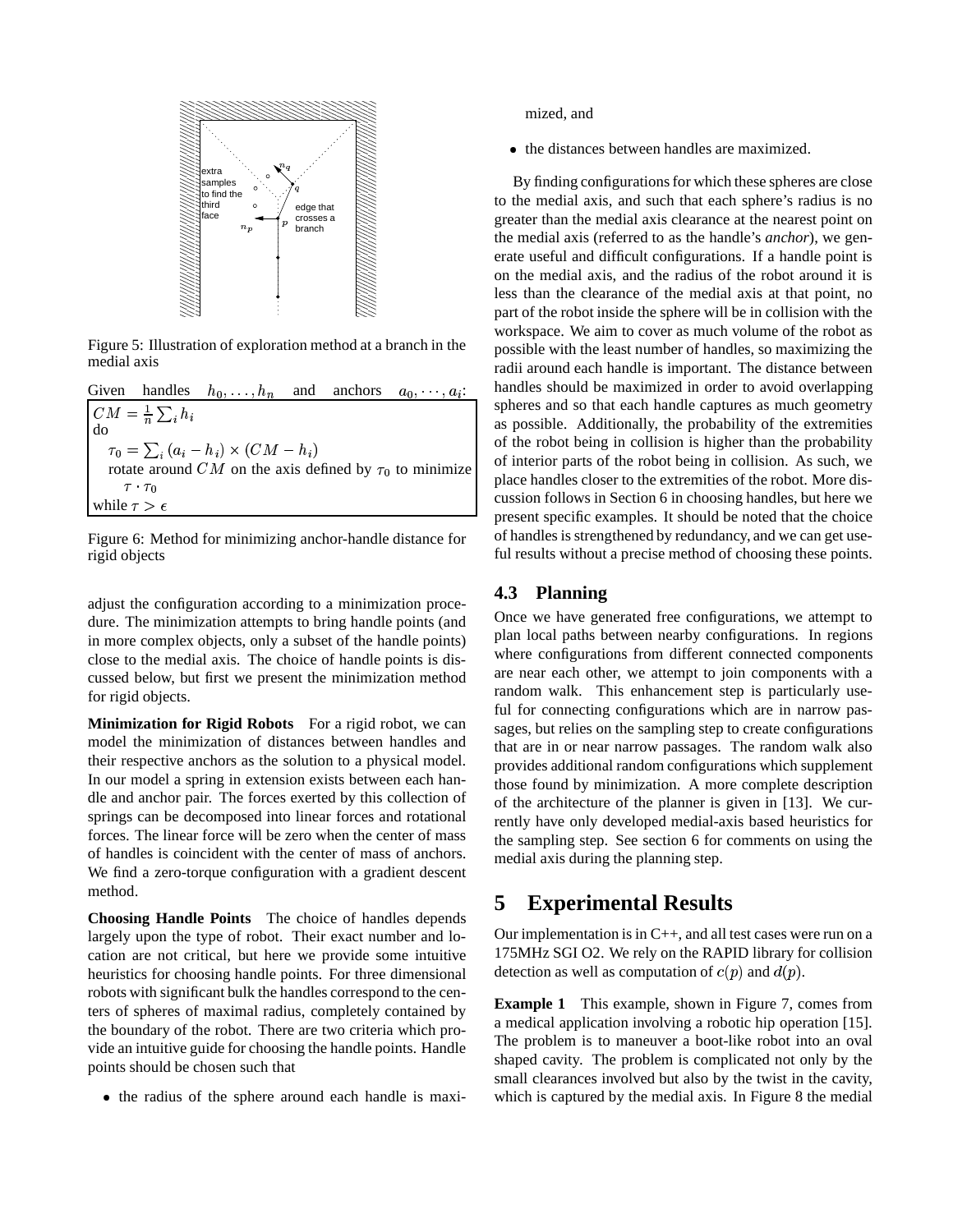



axis is pictured with half of the obstacle cut away. The ribbonlike medial axis has been trimmed such that only points with sufficient clearance are shown. The handles for the robot are shown in Figure 7. We spend 4 minutes computing the medial axis and approximately 5 minutes to plan. By comparison, the same planner fails to complete the problem (after 4 hours) when configurations are chosen at random.

**Example 2** For this example, shown in Figure 9, the medial axis allows us to align necessary subparts of the robot in the plane such that it can slip through the slot. Computing the medial axis in this case takes about 50 seconds, and the planning takes about 8 minutes. With random generation of configurations, the planner takes approximately 32 minutes. In 10 the handle points are shown with their radii doubled (in order to make them visible).

## **6 Discussion**

We presented a basic method for computing the medial axis explicitly as well as a general framework for utilizing this information in the context of a probabilistic roadmap planner. We modified and extended the methods presented in [8] to generate a polygonal approximation to the medial axis of the workspace. Given this surface, we presented a method for generating useful and difficult configurations.

The selection of handle points in our current implementation requires manual interaction from the user before the planner may begin. The meet points of the generalized voronoi graph [8] of the robot are good candidates for handle points. The meet points of the GVG are points which have four (or more) closest points on the surface of the robot. This property makes for good handle points because the radius around such

Figure 8: Medial axis for the rigid test case showing the twist of the obstacle (the pinch in the middle is actually a twist)

a point is locally maximized, and roughly speaking each convex feature of the robot (*i.e.* an extremity of the robot) creates one more meet point.

We only use a small portion of the information provided by the medial axis. A semi-local planner could use connectivity information in the medial axis. During enhancement, we can compare the distance between two configurations with the distance between them following the medial axis, and give up if there is too large a discrepancy. Random walks might be weighted in the direction suggested by following the medial axis.

We showed positive results for a difficult problem with a rigid robot in three dimensions. There is a natural extension to articulated and flexible robots. For flexible objects, as in [5], we can integrate the energy function for deformations with an energy term based on the spring model of the rigid case. For articulated robots, handle points can be assigned for each link and a similar minimization procedure moves the robot onto the medial axis. The key to these methods is encoding configuration information into an energy function which can be evaluated in the context of the workspace. In the future we hope to test this framework with a wider variety of planning problems and to investigate additional uses for the geometric information contained in the medial axis. Additional work is also planned for choosing handle points in a more automatic fashion. Also, our methods for computing the medial axis, while effective, could be enhanced in terms of robustness and efficiency.